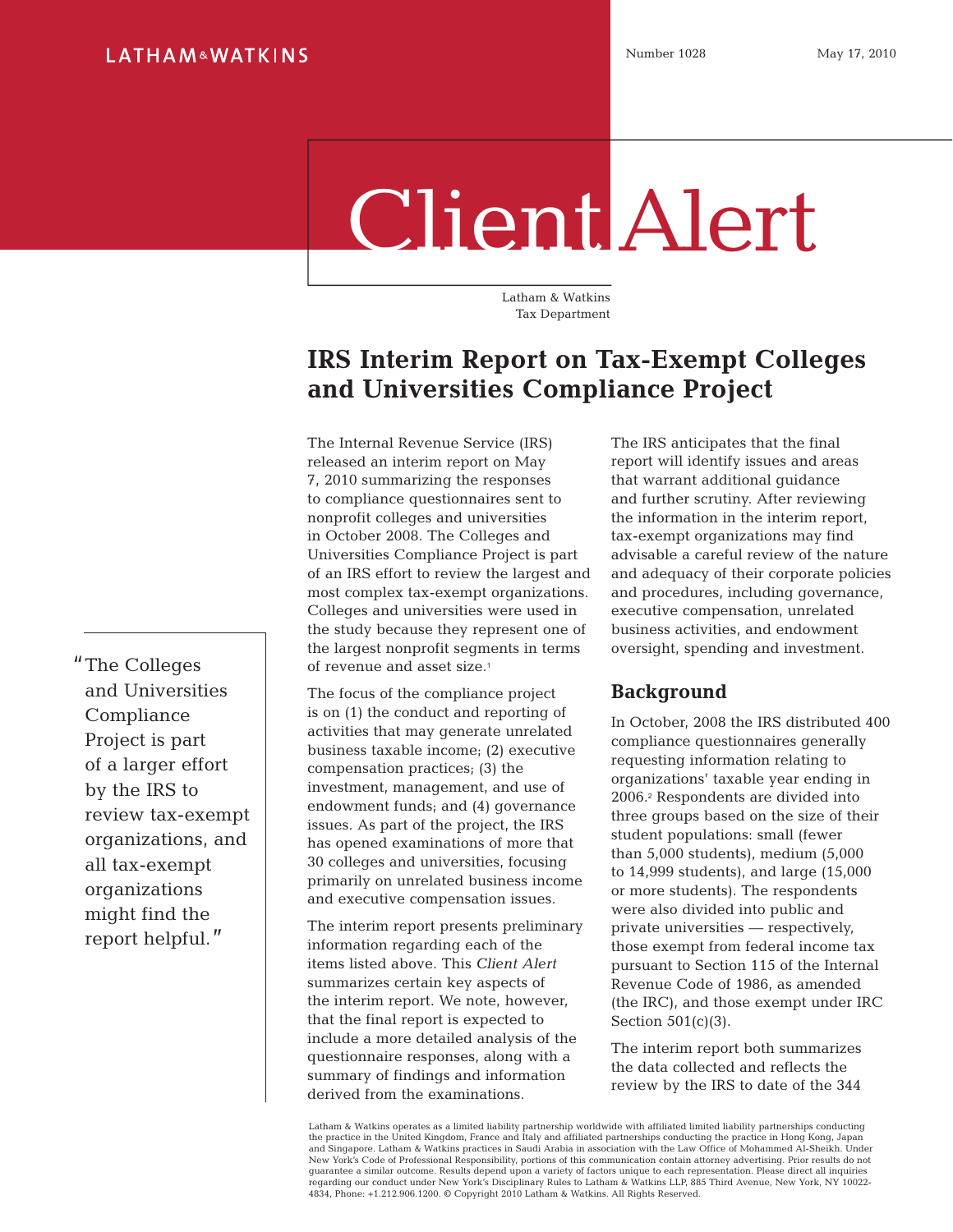responses received. Additional valuable information is expected to be provided in the final report including (1) the use of and relationship with controlled entities and related organizations; (2) differences in treatment by organizations of various activities as exempt or unrelated and of cost allocations made across activities and related organizations; (3) the reporting of losses; (4) the use of comparability data and compensation practices and procedures to establish compensation of executives and other highly paid employees; (5) the impact of the initial contract exception (described below) on the setting of compensation; (6) the use of the rebuttable presumption procedure (described below); and (7) the governance policies and practices of organizations with respect to activities with potential unrelated business income implications, related organizations and controlled entities.

# **Unrelated Business Taxable Income**

The questionnaire listed 47 activities in four categories (advertising, corporate sponsorship, rentals and "other") that the IRS believes may result in unrelated business taxable income. Included in such "other" activities were catalog sales, internet sales, mailing list rentals, logo usage, commercial research, and the operation of hotels, conference centers, restaurants, parking lots, bookstores and golf courses. The most frequently reported unrelated business activities were advertising and facility rentals. Just under half of small colleges and universities reported never having filed a Form 990-T (the Exempt Organization Business Income Tax Return), compared with 29 percent of medium and only 4 percent of large colleges and universities.

The interim report indicates that in most cases, "the percentage of colleges and universities that indicated engaging in an activity was much higher that the percentage of organizations that

reported including that activity on their Form 990-T." For example, a quarter of large organizations reported conducting commercial research, while only 5 percent included related revenue on their Form 990-T. Organizations reporting advertising activity ranged from 23 percent for small organizations to 82 percent for large organizations, while only 6 percent of small organizations and 53 percent of large organizations reported that they included advertising income on their Form 990-T. While such discrepancies may appropriately exist where, for example, the activity is conducted exclusively for exempt purposes or meets an exception under the unrelated business taxable income rules, the IRS described this as an area for further study.

Furthermore, at least 61 percent of the colleges and universities responding indicated that they did not rely on outside counsel or accountants when determining whether activities are unrelated or exempt, as to the allocation of expenses between unrelated and exempt activities, and pricing between the organization and its related organizations for expenses incurred in unrelated activities.

# **Executive Compensation**

The highest paid employee other than "executives" (officers, directors, trustees and key employees (those with management and administrative positions akin to officers)) was a faculty member for 55 percent of small and 49 percent of medium colleges and universities. For large colleges and universities, that person was a sports coach among 43 percent of the respondents. Average and median total compensation amounts are provided in the interim report for the highest paid employee (other than executives). The average compensation for such highest paid employee was \$145,000, \$241,000 and \$798,000, for small, medium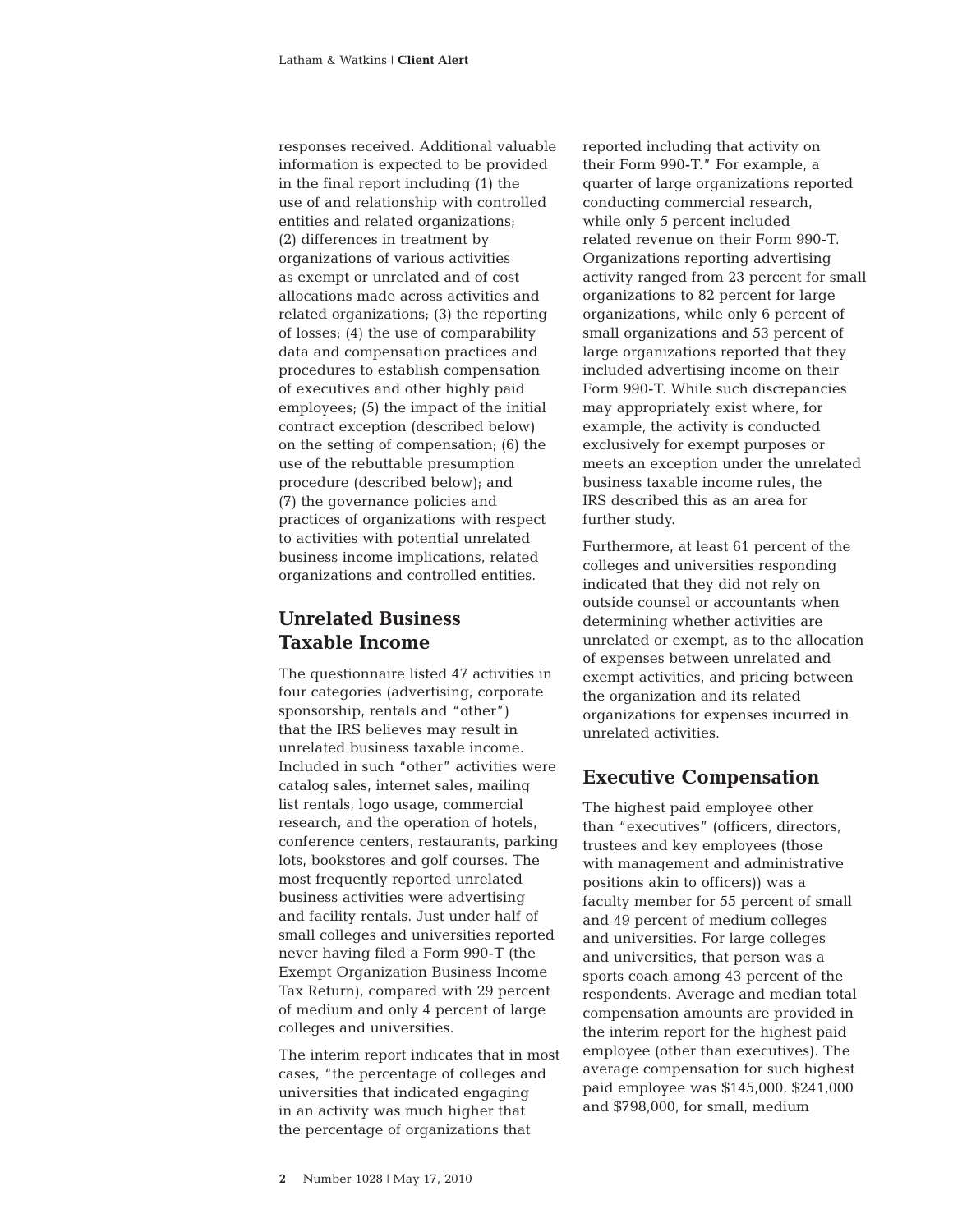and large colleges and universities, respectively. By contrast, the average compensations of the highest paid executive was \$202,000, \$318,000 and \$428,000, respectively.

The questionnaire asked about specific types of compensation, and the interim report provides the percentages of respondents reporting, for example, incentive compensation, severance or other change of control payments, personal use of vehicles, personal travel for the person or family members, housing and utilities, personal services, health/social club dues and first-class travel. A small number of organizations in each size category reported providing loans to at least one of its six highest paid executives. Some indicated that loans or forgiven loans considered to be compensation for services were not reported on either Form W-2 or Form 1099.

#### **Rebuttable Presumption of Reasonable Compensation**

The Treasury regulations under IRC Section 4948 (the intermediate sanctions on excess benefit transactions) provide a process to establish a rebuttable presumption that compensation is reasonable (*i.e.,* not an excess benefit). However, 45 percent of small, 29 percent of medium, and 38 percent of large organizations reported not using the rebuttable presumption procedures for any of their six highest paid officers, directors, trustees and key employees. Public colleges and universities are not subject to the excess benefit transaction rules. These entities were instructed not to respond to related questions, and any responses received were not included in the interim report's results.

Establishing the rebuttable presumption of reasonableness generally requires an independent governing body to review and establish the amount of compensation in advance, use of appropriate data as to comparability, and adequate and contemporaneous

documentation of the basis for the determination. The majority of respondents reported documenting the basis for compensation determinations prior to payment for at least one of their six highest paid executives. Almost all of the respondents reported requiring approval by an independent governing body and recusal of interested persons from compensation discussions and voting. Fifty-four percent of small organizations, 79 percent of medium organizations and 63 percent of large organizations reported use of an independent comparability survey. Eleven percent of small organizations reported setting compensation outside the range of comparability survey data, while 100 percent of the medium and large organizations set compensation within the range.

The interim report shows the types of data used for comparisons. Of note, 15 percent of small and 19 percent of medium organizations reported using compensation levels paid by similar taxable organizations. None of the large organizations did so. The interim report also shows the various reported sources of comparability data, including published surveys and internet research of compensation at similar institutions, outside experts specifically hired to provide comparable data, and Forms 990 filed by other colleges and universities.

The Treasury regulations provide that fixed amounts paid under a binding written initial contract between an organization and a person who was not a disqualified person immediately before entering into the contract are not excess benefit transactions (the "initial contract" exception). For 87 percent of small, 79 percent of medium, and 63 percent of large organizations, none of their six highest paid executives were prior disqualified persons. As a result, fixed payments made pursuant to an initial contract would not be subject to the excess benefit transaction rules. Nonetheless, relatively few organizations reported making fixed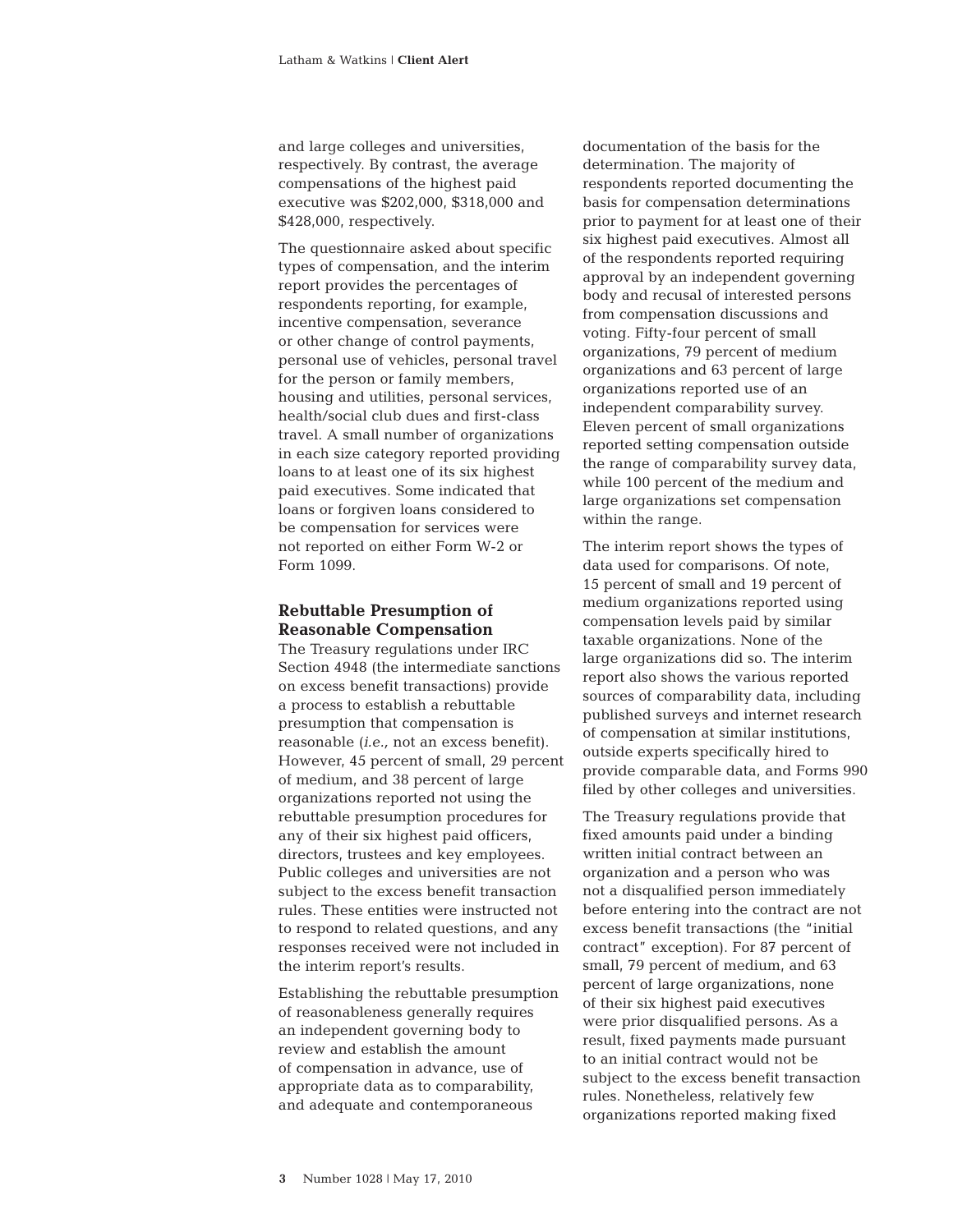payments pursuant to the initial contract exception to any of their six highest paid executives.

## **Endowment Funds**

In the majority of cases (ranging from 60 percent of small organizations to 84 percent of large organizations), an outside consultant was engaged for investment guidance. Of those using outside consultants, a vast majority of respondents indicated that the organization's investment committee approved the selection of outside investment managers and the recommendations made thereby. The vast majority of compensation arrangements for outside investment managers were reviewed and approved by the investment committee or the full board.

The interim report provides detailed breakdowns of the types of investments and the relative percentages of various asset classes held, including alternative investments (hedge funds, private equity, venture capital, natural resources and others), fixed income funds, equity funds, real estate, international funds, cash and other investments. Not surprisingly, US fixed income and equity funds predominate. Most organizations reported holding foreign investments, and many used various investment entities to make foreign investments. For the most part, the target for total real returns net of investment fees was between 5 percent and 10 percent. Target spending rates were consistently reported between 4.7 percent and 5.0 percent.

Fifteen percent of the organizations indicated that the board or committee members delegated with investment oversight placed restrictions on the purchase or sale of certain securities because of particular donor restrictions or special requests.

The most common policy for distributions made from an endowment fund but

not used during the fiscal year of distribution was to apply the amount not used to the following year. Some organizations returned the amount to the endowment fund, while the least common approach (3 percent of respondents) was to make the amount available for general use.

### **Governance**

Governance issues and related organizational policies and procedures are addressed throughout the interim report, including as described above.

Fifty-eight percent of small colleges and universities reported having a conflict of interest policy governing full-time faculty (81 percent had policies governing its ruling body and top management officials), compared to 100 percent of large colleges and universities. The percentage of colleges and universities with conflicts policies with respect to various transactions with non- $501(c)(3)$  related entities varied widely.

Nearly a quarter of small organizations do not make their audited financial statements available to the public, while 91 percent of medium and 97 percent of large organizations do so.

The questionnaire included various questions relating to the use of outside counsel and other advisors, including with respect to unrelated businesses, price allocations between unrelated and exempt activities, pricing between related organizations, investment management, and compensation data. As noted above, more than 60 percent of the organizations did not rely on outside advice as to whether business activities were related or unrelated to the organization's exempt purpose, the allocation of expenses between related and unrelated business activities, and intercompany pricing between the organization and related entities. The questionnaire also asked about the involvement in various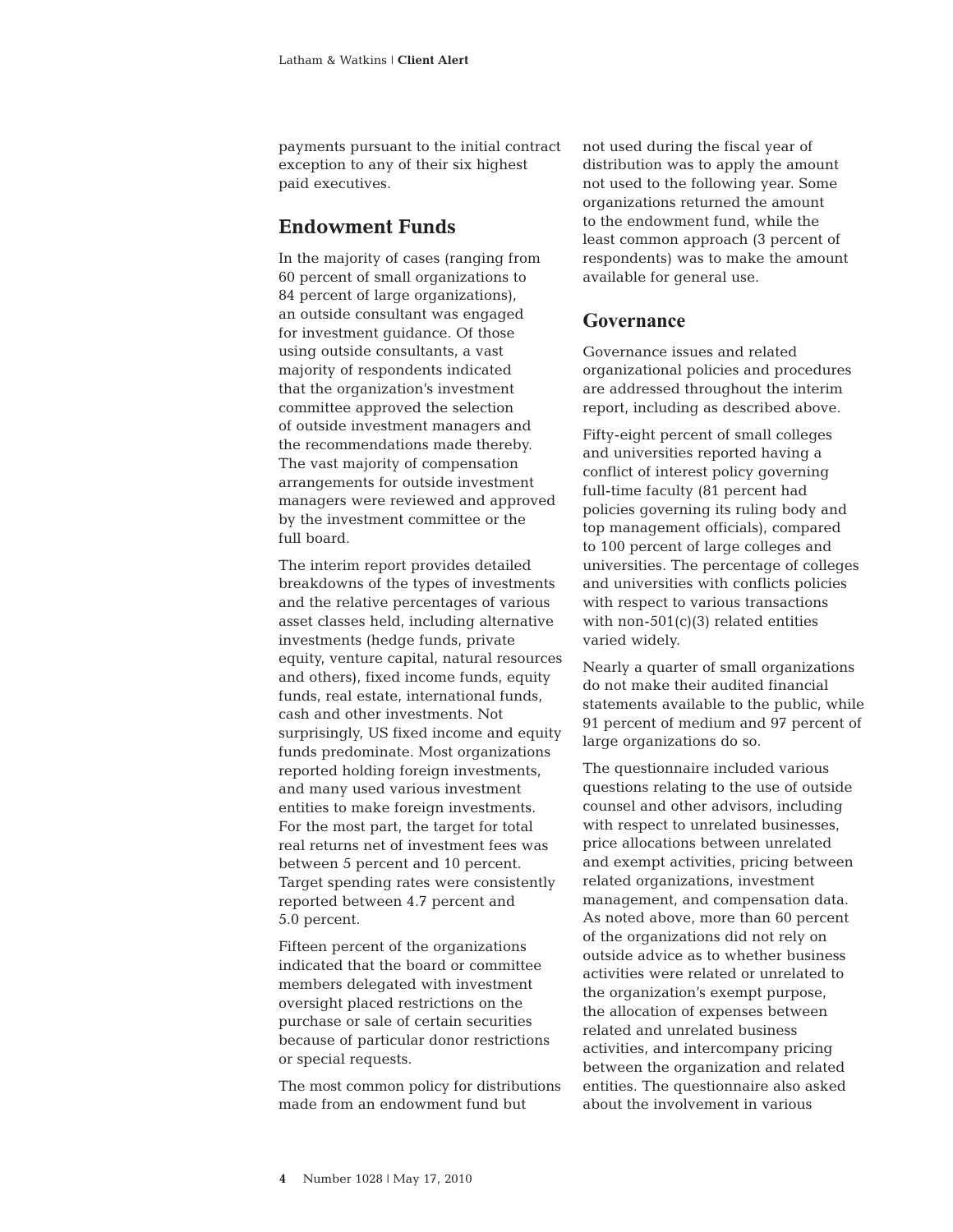areas of the governing board and its committees, including investment and compensation committees.

# **Related and Controlled Organizations**

Many respondents reported having related and controlled organizations. Related tax-exempt organizations were the most common related entities, followed by taxable corporations and trusts, disregarded entities and partnerships. Of those with at least one related organization, 35 percent of small, 19 percent of medium, and 36 percent of large colleges and universities reported that they had at least one non-exempt related organization. The compliance questionnaire asked whether written policies (or statutes in the case of public organizations) were in place to ensure that various transactions with nonexempt related entities were made at arm's length. For small organizations, positive responses ranged from a low of 8 percent for shared employees to 27 percent for the provision of goods or services.

Less than half of those reporting that they had at least one controlled entity indicated that they reported income from controlled entities on their Form 990-T. The interim report provides that "[w]hile there may be cases in which organizations had no reportable income, the difference may suggest a possible reporting inconsistency that will be reviewed further."

#### **Conclusion**

The Colleges and Universities Compliance Project is part of a larger effort by the IRS to review tax-exempt organizations, and all tax-exempt organizations might find the report helpful. As indicated above, the information presented may serve as a useful guide when reviewing the nature and adequacy of tax-exempt corporate governance policies and procedures, including with respect to executive compensation, unrelated business activities, and endowment oversight, spending and investment.

#### **Endnotes**

- $1$  In 2009, the IRS published a study on taxexempt hospitals, their executive compensation and their provision of community benefits. Lois Lerner, IRS Director of Exempt Organizations, said that the college and university project, "like our previous one on nonprofit hospitals, gives us a lot of valuable information on activities conducted by those organizations that will help us in our enforcement and services efforts."
- <sup>2</sup> Given the subsequent downturn in the economy, reported amounts may not be representative of current financial positions or policies. Also, the interim report does not generally include responses provided in narrative form, which the IRS indicates will be addressed in the final report. The information in the interim report is not weighted and should not be seen as representative of the sector as a whole. In addition, the interim report does not include data received by 11 respondents who reported on a systemwide basis, rather than with respect to an individual campus.